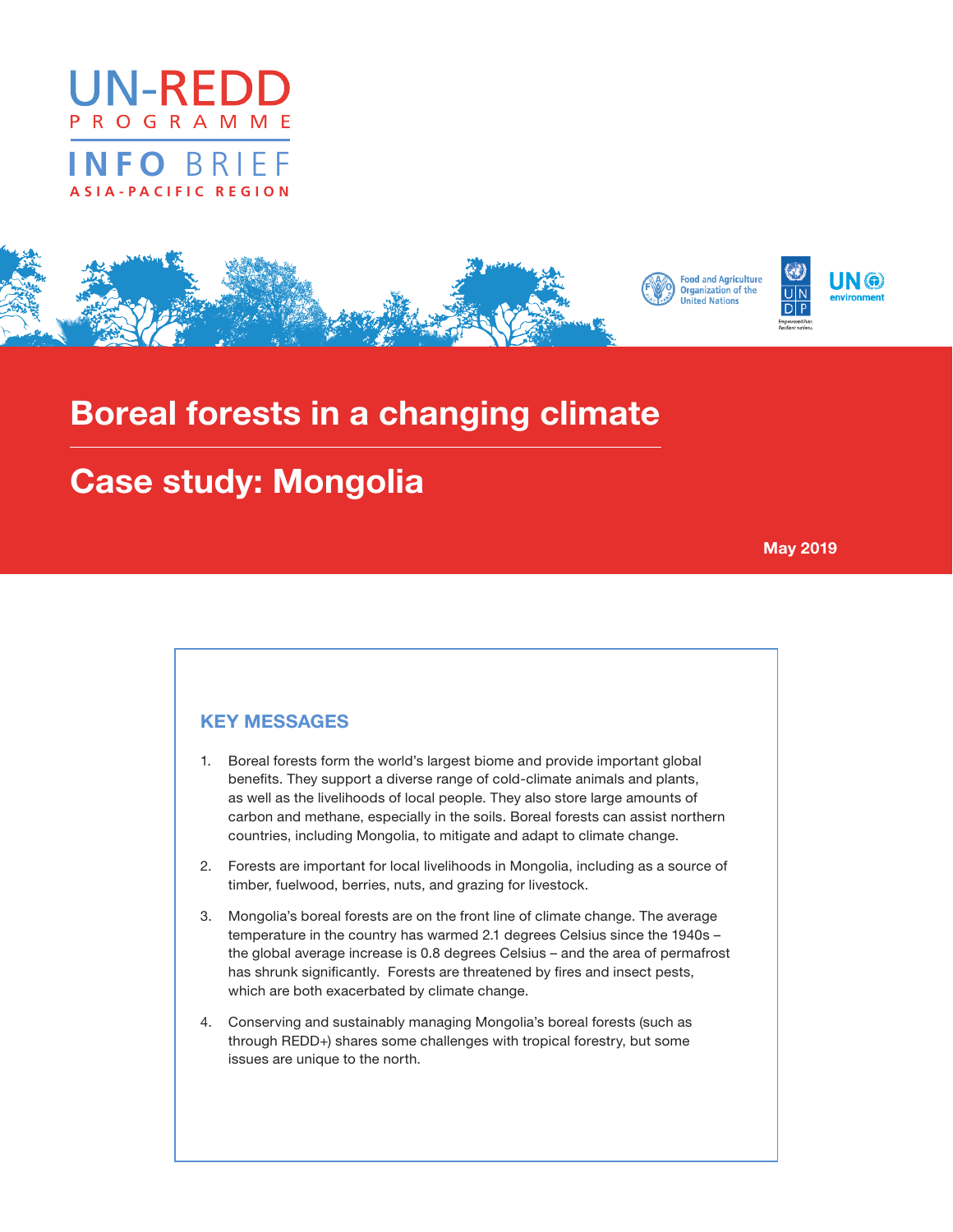#### SIGNIFICANCE OF BOREAL FORESTS

Boreal forests stretch across the northern reaches of the globe, from Europe to Russia to North America. They are the world's largest biome, and make up 29%<sup>1</sup> of the world's total forest area, as well as 32%<sup>2</sup> of global land-based carbon stocks. Compared with tropical forests, they store twice as much<sup>3</sup> carbon per hectare, much of it in the soil.

The Northern Hemisphere's frozen soils and peatlands hold an estimated 1,700 billion tonnes<sup>4</sup> of carbon – four times more than humans have emitted since the industrial revolution, and twice as much as is currently in the atmosphere.

That means these forests play a key role in mitigating climate change – but at the same time, they are intensely affected by it: boreal forests are warming faster than any other forest biome.

### IMPACTS OF CLIMATE CHANGE

The impacts of climate change on boreal forests are cumulative. Fires and insect pests have always been a natural part of the boreal ecosystem, but climate change and human activity are upsetting the balance. Warmer winter temperatures can enable<sup>5</sup> pests like the Siberian silk moth to expand their range, while drought and water stress make trees more susceptible to insects. Where insect infestations kill large numbers of trees, fires burn more easily and intensely – and release more carbon.

Globally, forest fires are causing<sup>6</sup> increasing devastation, and across the boreal region, forest fires are [anticipated](http://www.pnas.org/content/110/32/13055)<sup>7</sup> to increase dramatically as the climate warms, with far-reaching consequences for the environment and people.

But the impacts are also likely to be complex, according to climate change experts. In some parts of the boreal region, warming temperatures, fewer frost-free days, and longer growing seasons could actually make forests grow better.

That would allow them to absorb more carbon dioxide from the atmosphere and become better carbon sinks.

In other areas, thawing permafrost, increased fires and pest outbreaks, and land-use change could all release greenhouse gases. On balance, whether the increased growth will outweigh the negative effects – or vice versa – is incredibly hard to predict.

The risks are also asymmetrical. It can take a century for a forest to grow – and a matter of hours for it all to go up in smoke. For boreal forest stands to reach maturity and maximum carbon storage, many decades of survivable growing conditions must prevail – but it only takes a single extreme event to kill trees or whole forest stands.

## MONGOLIA'S CHANGING BOREAL FORESTS

Boreal forests stretch across Mongolia's north. They cover 14.2 million hectares  $-9$  percent<sup>8</sup> of the country  $-$  and provide important benefits for this developing nation.

Mongolia's forests are dominated<sup>9</sup> by larch, pine, and birch trees. Wolves, bears, elk, lynx and deer thrive here, alongside hawks, falcons, owls and hooded cranes. These slowgrowing forests store large amounts of carbon and methane, prevent erosion on steep mountainsides, and are a natural barrier against the encroaching desert.

They also contribute to the livelihoods of rural people in diverse ways. In Khuvsgul aimag (similar to a province) in the north of the country, families collect berries to sell to jam-making companies, and keep bees on the forest edge. Small-scale enterprises selectively harvest timber, and community-based Forest User Groups gather deadwood for fuel and charcoal production.

Herders – who make up a [third](https://www.theguardian.com/world/2017/jan/05/mongolian-herders-moving-to-city-climate-change)<sup>10</sup> of Mongolia's total population – also benefit from grazing their animals near the

- 2 Gauthier, S., Bernier, P., Kuuluvainen, T., Shvidenko, A.Z. & Schepaschenko, D.G. (2015) Boreal forest health and global change. Science 349 (6250), pp. 819-822
- 3 Pimm, S., Roulet, N. & Weaver, A. (2009) Boreal forests' carbon stores need better management. Nature 467, p. 276
- 4 Schuur, E.A.G. & Abbott, B. (2011) High risk of permafrost thaw. Nature 480, pp. 32-33
- 5 Pureswaran, D.S., Roques, A. & Battisti, A. (2018) Forest insects and climate change. Current Forestry Reports 4 (35). https://doi.org/10.1007/s40725-018-0075-6
- 6 Hessl, A.E., Brown, P., Byambasuren, O., Cockrell, S., Leland, C., Cook, E. Nachin, B. Pederson, N., Saladyga, T. & Suran, B. (2016) Fire and climate in Mongolia (1532-2010 Common Era). Geophysical Research Letters 43 (12) https://doi.org/10.1002/2016GL069059

<sup>1</sup> Kuusela, K. (1990) The Boreal Forests: An Overview. Available at: http://www.fao.org/docrep/u6850e/u6850e03.htm

<sup>7</sup> Ryan Kelly, R., Chipman, M.L., Higuera, P.E., Stefanova, I., Brubaker, L.B. & Hu, F.S. (2013) Recent burning of boreal forests exceeds fire regime limits of the past 10,000 years. PNAS 110 (32), pp. 13055-13060; https://doi.org/10.1073/pnas.1305069110

<sup>8</sup> UN‐REDD (2018). Mongolia's Forest Reference Level submission to the UNFCCC. UN‐REDD Mongolia National Programme, Ministry of Environment and Tourism, Ulaanbaatar, Mongolia.

<sup>9</sup> UN-REDD (2018). Mongolia's Forest Reference Level submission to the UNFCCC. UN-REDD Mongolia National Programme, Ministry of Environment and Tourism, Ulaanbaatar, **Mongolia** 

<sup>10</sup> Kingsley, P. (5 January 2017) Nomads no more: Why Mongolian herders are moving to the city. The Guardian. Available at: https://www.theguardian.com/world/2017/jan/05/mongolianherders-moving-to-city-climate-change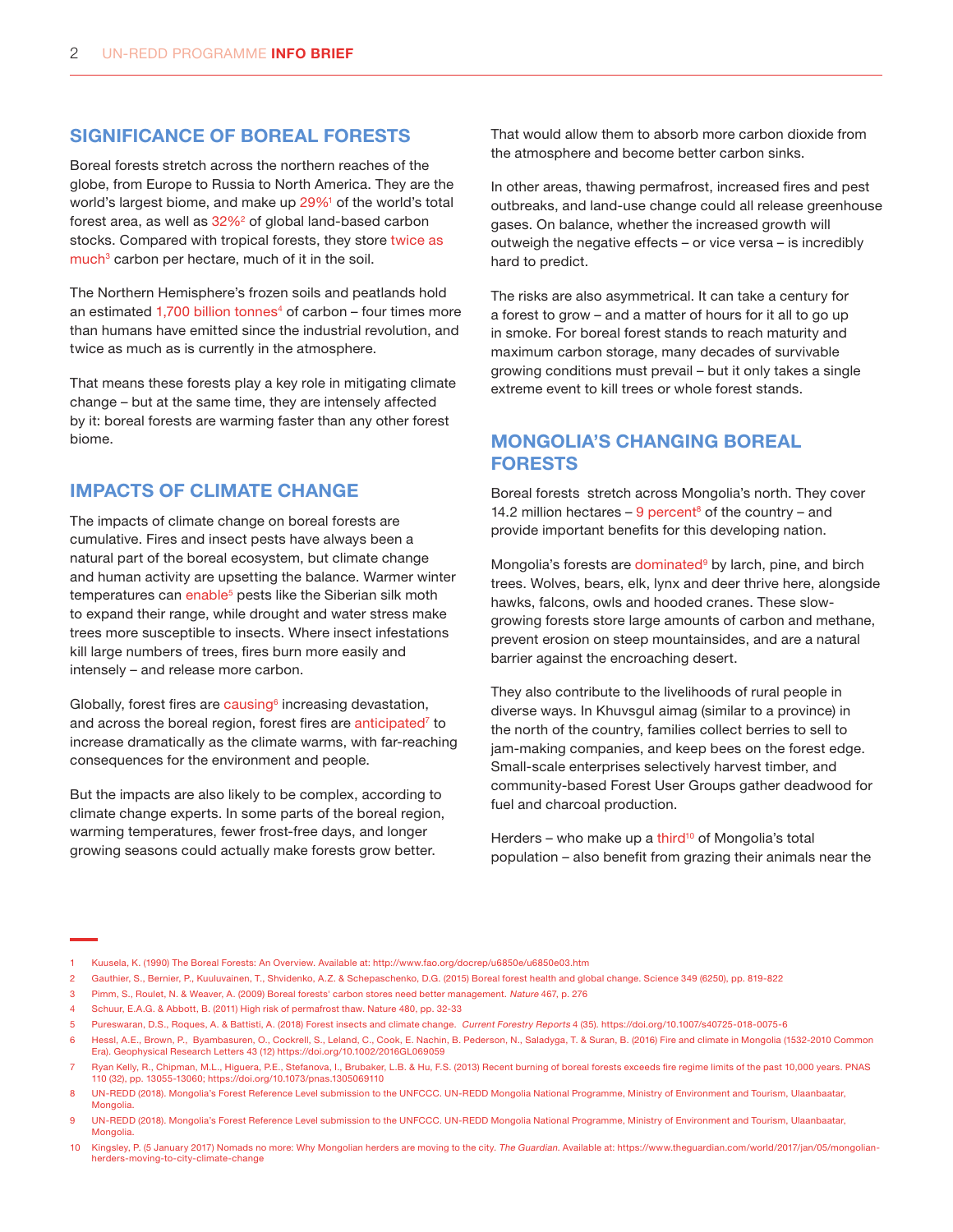forest. The role of forests in supporting grazing was worth an estimated MNT 34.5 billion<sup>11</sup> (US\$ 25 million) annually in 2013.

In Mongolia, the effects of climate change are already being felt. Average annual temperatures there warmed 2.1 degrees<sup>12</sup> Celsius between 1940 and 2014 – nearly triple the global increase over the same period (0.8 degrees Celsius). Mongolian tree-ring records [indicate](https://agupubs.onlinelibrary.wiley.com/doi/full/10.1002/2016GL069059)<sup>13</sup> that the 20th century was one of the warmest centuries of the last 1200 years, and that the recent series of severe droughts is historically abnormal.

Livestock have been devastated by repeated 'dzuds', a local term for a peculiarly Mongolian natural disaster – a dry summer followed by a harsh winter. Less grass [means](https://www.nationalgeographic.com/photography/proof/2018/04/extreme-winter-mongolia-dzud-environment-science/)<sup>14</sup> livestock are unable to put on enough weight to survive the winter cold.

The changes are also affecting Mongolia's forests. Pest outbreaks and fires are causing increasing damage, and recent [studies](https://www.sciencedirect.com/science/article/pii/S1146609X13001975)<sup>15</sup> have [found](https://www.sciencedirect.com/science/article/pii/S112578651630025X)<sup>16</sup> that the hotter, drier summers inhibit the growth of larch and birch trees.

As temperatures climb, Mongolia's permafrost is shrinking, too. [Permafrost](https://ipa.arcticportal.org/publications/occasional-publications/what-is-permafrost)<sup>17</sup> is ground, rock or soil that remains frozen for more than two years in a row. It is found across the country's north, over much the same area as the forests. The interactions between the forest and permafrost maintain stable conditions in the ecosystem and increase the moisture available to plants and trees.

Recent studies have found that five percent of Mongolia's permafrost – 13,150 square kilometres – thawed completely between 1971 and 2015. In 1971, temperatures were low enough to support some form of permafrost in 63 percent of the country. By 2015, that had fallen to just 29.3 percent.

In the Khangai mountain range, the southern boundary of the permafrost had migrated north by 94 kilometres, and shifted up 900 metres in altitude.

#### REDD+ IN MONGOLIA

Mongolia is the first boreal forest country to begin preparing for REDD+, an international climate change mitigation scheme under the UNFCCC that aims to assist developing countries to protect and enhance their forests and the carbon stores within them. Mongolia became a Partner Country in the UN-REDD Programme in 2011 and launched its UN-REDD National Programme in 2015.

Through REDD+ and other forest initiatives the government aims to make Mongolia's forests healthier and more resilient to climate change, while supporting livelihoods and the wood industry. That includes promoting sustainable forest management, finding smarter ways to tackle fire and pest outbreaks, and reducing the area affected by forest fires by 30 percent.

<sup>11</sup> Emerton, L. & Bat-ochir, E. (2013) Forest sector financing flows and economic values in Mongolia. UN-REDD Programme. Available at: [https://www.undp.org/content/dam/mongolia/](https://www.undp.org/content/dam/mongolia/Publications/Environment/UNREDD/Mongolia%20Forest%20Sector%20Valuation%20Report%20Final.pdf) [Publications/Environment/UNREDD/Mongolia%20Forest%20Sector%20Valuation%20Report%20Final.pdf](https://www.undp.org/content/dam/mongolia/Publications/Environment/UNREDD/Mongolia%20Forest%20Sector%20Valuation%20Report%20Final.pdf)

<sup>12</sup> Intended Nationally Determined Contribution (INDC) Submission by Mongolia to the Ad-Hoc Working Group on the Durban Platform for Enhanced Action (ADP). Date of submission: 2015-09-24. Available at: http://www4.unfccc.int/submissions/INDC/Published%20Documents/Mongolia/1/150924\_INDCs%20of%20Mongolia.pdf

<sup>13</sup> Hessl, A.E., Brown, P., Byambasuren, O., Cockrell, S., Leland, C., Cook, E. Nachin, B. Pederson, N., Saladyga, T. & Suran, B. (2016) Fire and climate in Mongolia (1532-2010 Common Era). Geophysical Research Letters 43 (12) https://doi.org/10.1002/2016GL069059

<sup>14</sup> Donahue, M.Z. (27 April 2018) The dangers of dzud, Mongolia's lethal winters. National Geographic. Available at: [https://www.nationalgeographic.com/photography/proof/2018/04/](https://www.nationalgeographic.com/photography/proof/2018/04/extreme-winter-mongolia-dzud-environment-science/) [extreme-winter-mongolia-dzud-environment-science/](https://www.nationalgeographic.com/photography/proof/2018/04/extreme-winter-mongolia-dzud-environment-science/)

<sup>15</sup> Khishigjargal, M., Dulamsuren, C., Leuschner, H.H., Leuschner, C., Hauck, M. (2014) Climate effects on inter- and intra-annual larch stemwood anomalies in the Mongolian foreststeppe. Acta Oecologica 55, pp. 113-121. https://doi.org/10.1016/j.actao.2013.12.003

<sup>16</sup> Gradel, A., Haensch, C., Ganbaatar, B., Dovdondemberel, B., Nadaldorj, O., Günther, B. (2017) Response of white birch (Betula platyphylla Sukaczev) to temperature and precipitation in the mountain forest steppe and taiga of northern Mongolia. Dendrochronoligica 41, pp. 24-33. https://doi.org/10.1016/j.dendro.2016.03.005

<sup>17</sup> International Permafrost Association. What is Permafrost? Available at: https://ipa.arcticportal.org/publications/occasional-publications/what-is-permafrost